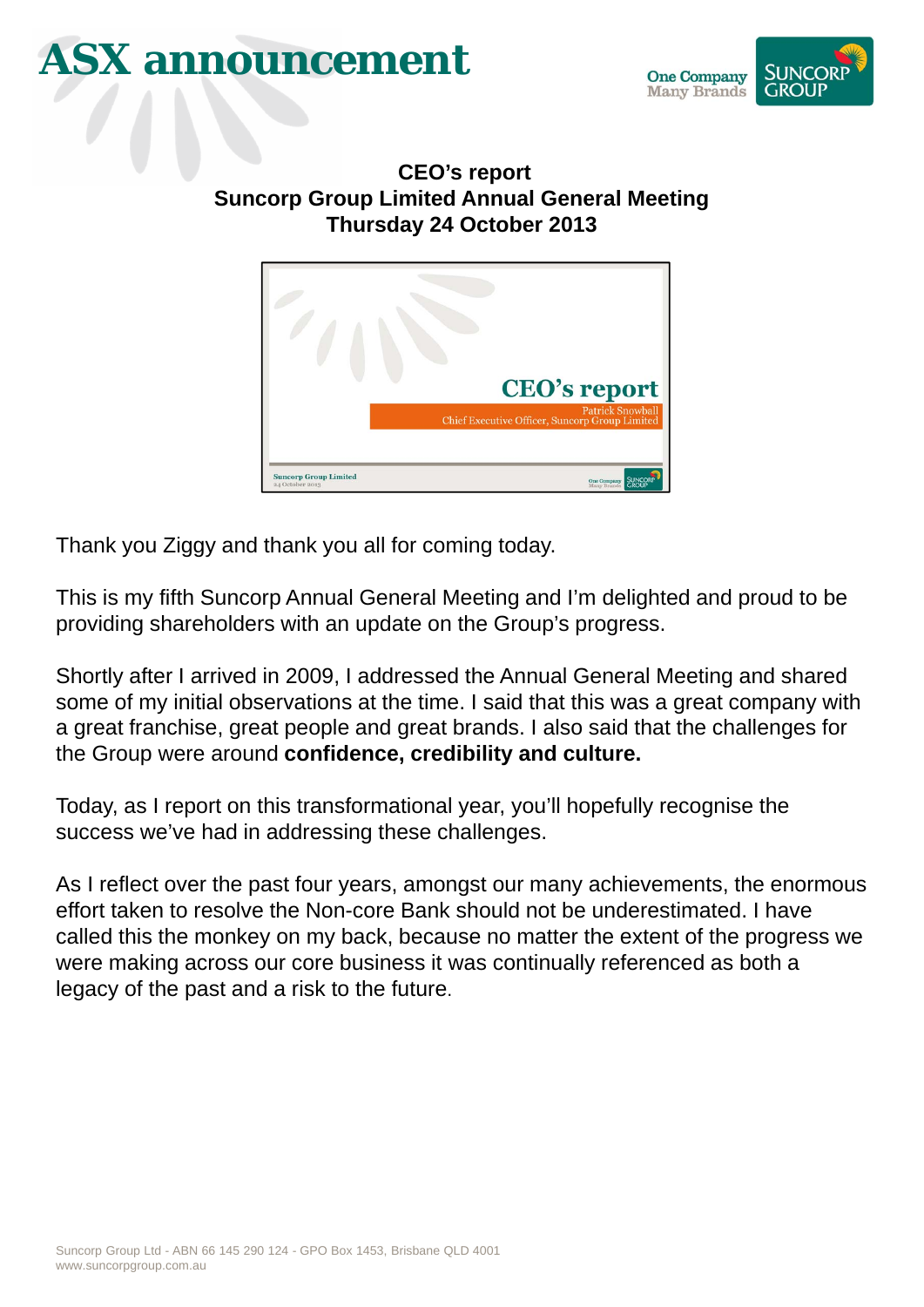

% $\Delta$ 

 $79.1$ 

ù.

 $19.3$ 

 $\mathsf{n}/\mathsf{a}$ 

 $n/a$ 



You will see from the above slide that this year's net profit after tax of \$491 million reflects the impact of finally resolving it. This issue is now firmly behind us and while the final workout has come at a cost, we're confident it will more than pay for itself into the future.

Going forward we should be judged, not on our ability to address the challenges of the past, but on our success in driving the core businesses forward. Everyone from the Board, the executive team and all of our great people on the front line, are now firmly focussed on the future and our goal of consistently delivering great results to you, our shareholders.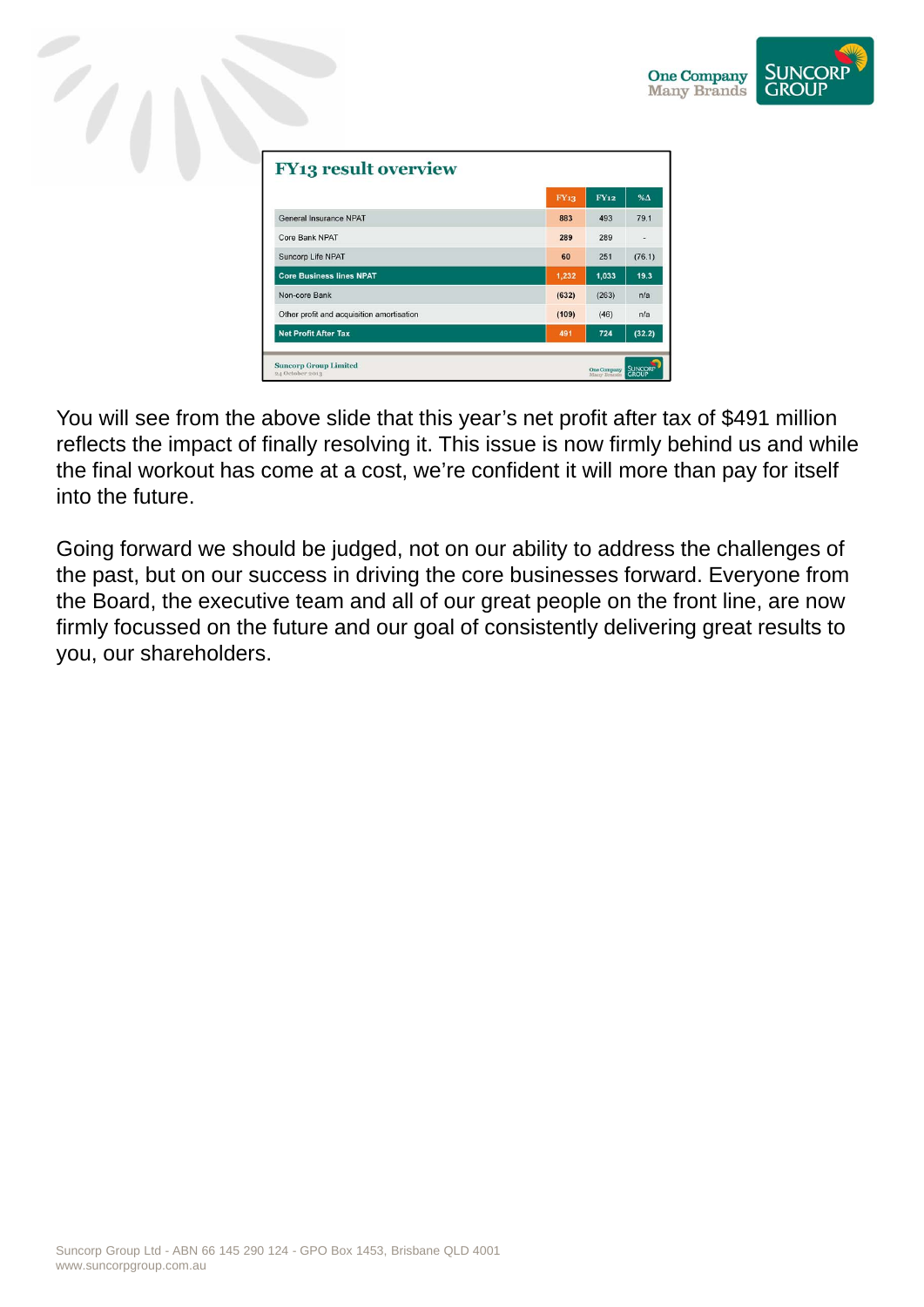





In our core businesses of General Insurance, Banking and Life, we have been making excellent progress. In 2013, the profit from these businesses increased 19% to over \$1.2 billion. We now have a fully integrated and simplified Group. From our legal entities, through to our technology, distribution platforms and employee leadership, we have created a far simpler and easier to understand company. We are now truly operating under a 'One Company, Many Brands' business model.

As I've said previously, generating good returns from these core businesses will continue to come from driving three key levers. These are:

- Firstly, achieving measured top line growth within a specified risk appetite;
- Secondly, maintaining and improving margins; and
- Finally, maintaining a tight focus on cost control.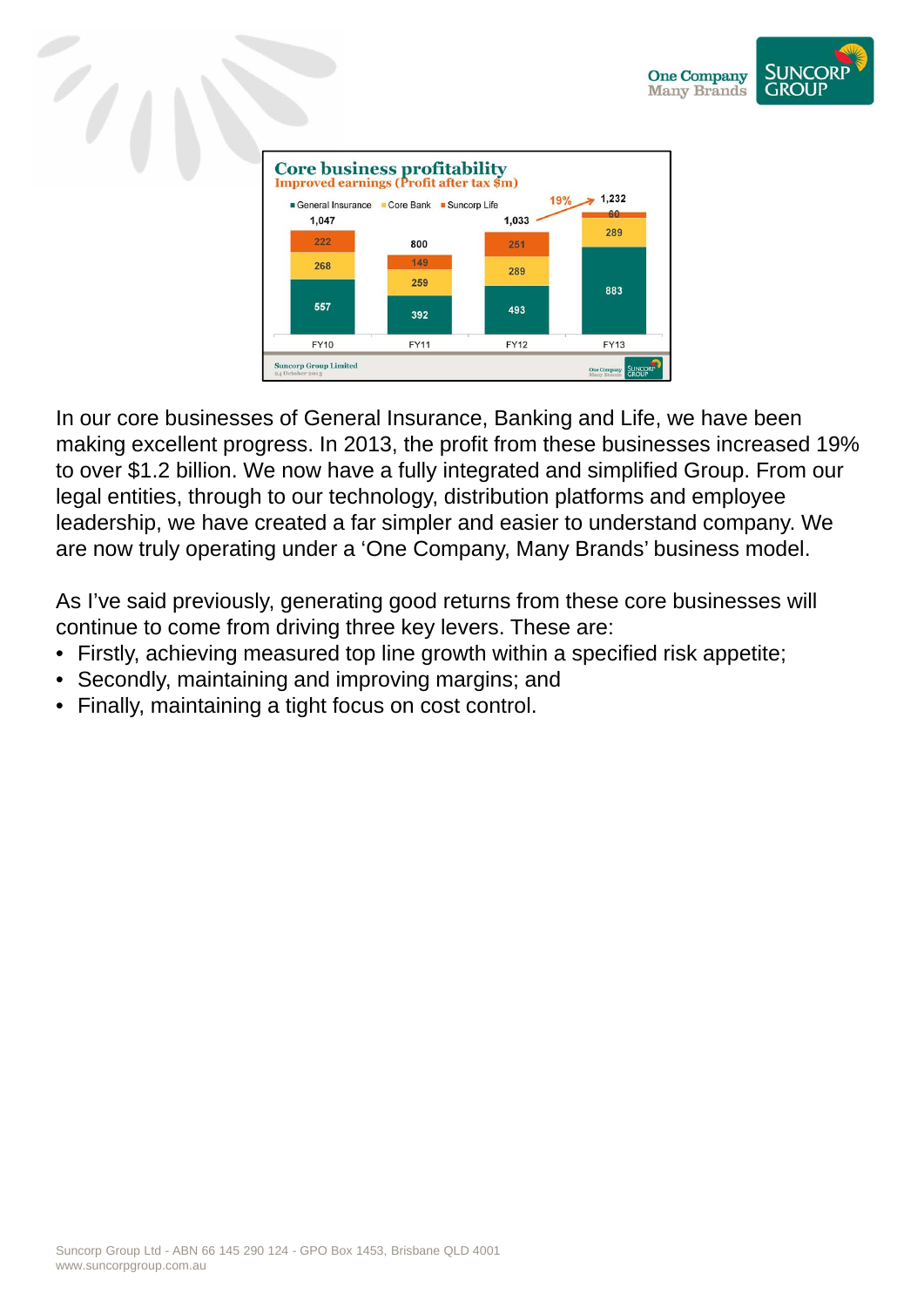

| <b>General Insurance GWP</b><br>8.0% |             |             | <b>Suncorp Life individual</b><br>in-force business<br>8.7% |                                                                |                   |
|--------------------------------------|-------------|-------------|-------------------------------------------------------------|----------------------------------------------------------------|-------------------|
| 7,280                                |             | 8,589       | 669                                                         |                                                                | 785               |
| <b>FY11</b>                          | <b>FY12</b> | <b>FY13</b> | <b>FY11</b>                                                 | <b>FY12</b>                                                    | <b>FY13</b>       |
| <b>Core Bank lending assets</b>      | 9.5%        |             | Shareholder returns (cps)                                   | Interim dividend <b>Final dividend</b> Special dividend<br>36% | 20                |
| 39,611                               |             | 47,463      | 20                                                          | 15<br>20                                                       | 30                |
| <b>FY11</b>                          | <b>FY12</b> | <b>FY13</b> | 15<br><b>FY11</b>                                           | 20<br><b>FY12</b>                                              | 25<br><b>FY13</b> |

This slide shows you that, in 2013, we achieved top line **growth** of between 8% and 10% in each of our core businesses. Very few Australian companies can report this level of profitable growth. Most pleasingly, we've been able to increase the returns to you, our shareholders.

Earlier this month, you would have received a final ordinary dividend of 30 cents and a special dividend of 20 cents. This brings our fully franked dividends for the year to 75 cents (and represents a yield of just under 6% based on today's share price). Total dividends paid for the year were nearly \$1 billion whilst, at the same time, our balance sheet and capital position continue to strengthen.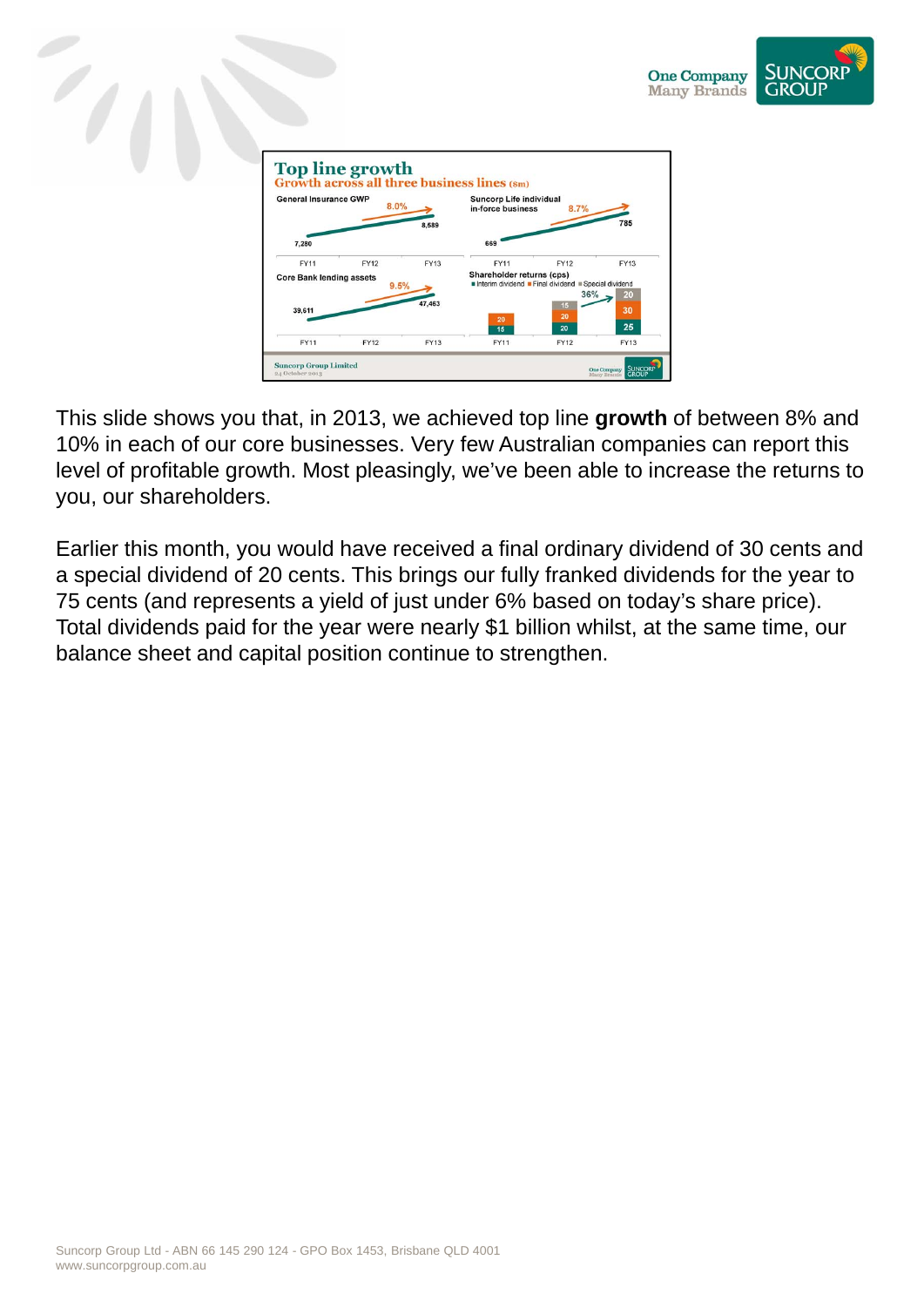



Turning to margins and on this slide, I've shown our core business margins over the past four years.

In General Insurance, the margin continues to improve. We have committed to 'meet or beat' a target of 12% and, this year, both the reported and underlying Insurance Trading Ratios, or ITR, are over 13%. This demonstrates that the Building Blocks and Simplification projects that we have been running have fundamentally improved the operating efficiency of our general insurance business. At the same time, we've coped with the headwinds of natural hazards, increased reinsurance costs and lower investment yields.

In the Core Bank, for the 2013 financial year, the net interest margin was above the target range of 1.75% to 1.85%. Suncorp Bank has an enviable market position with customer satisfaction well above that of the majors, and 'A+/A1' credit ratings providing a key advantage over the other regional banks.

Turning to the Life company, and notwithstanding the economic and structural headwinds that the Life Insurance industry is experiencing, Suncorp Life continues to show a stable planned margin release.

The Australian Life insurance industry is one that is facing considerable challenges. It is an industry that Australia needs, and, with the arrival of the new Federal Government, I'd suggest that it is the sector of the financial services industry that requires the most attention.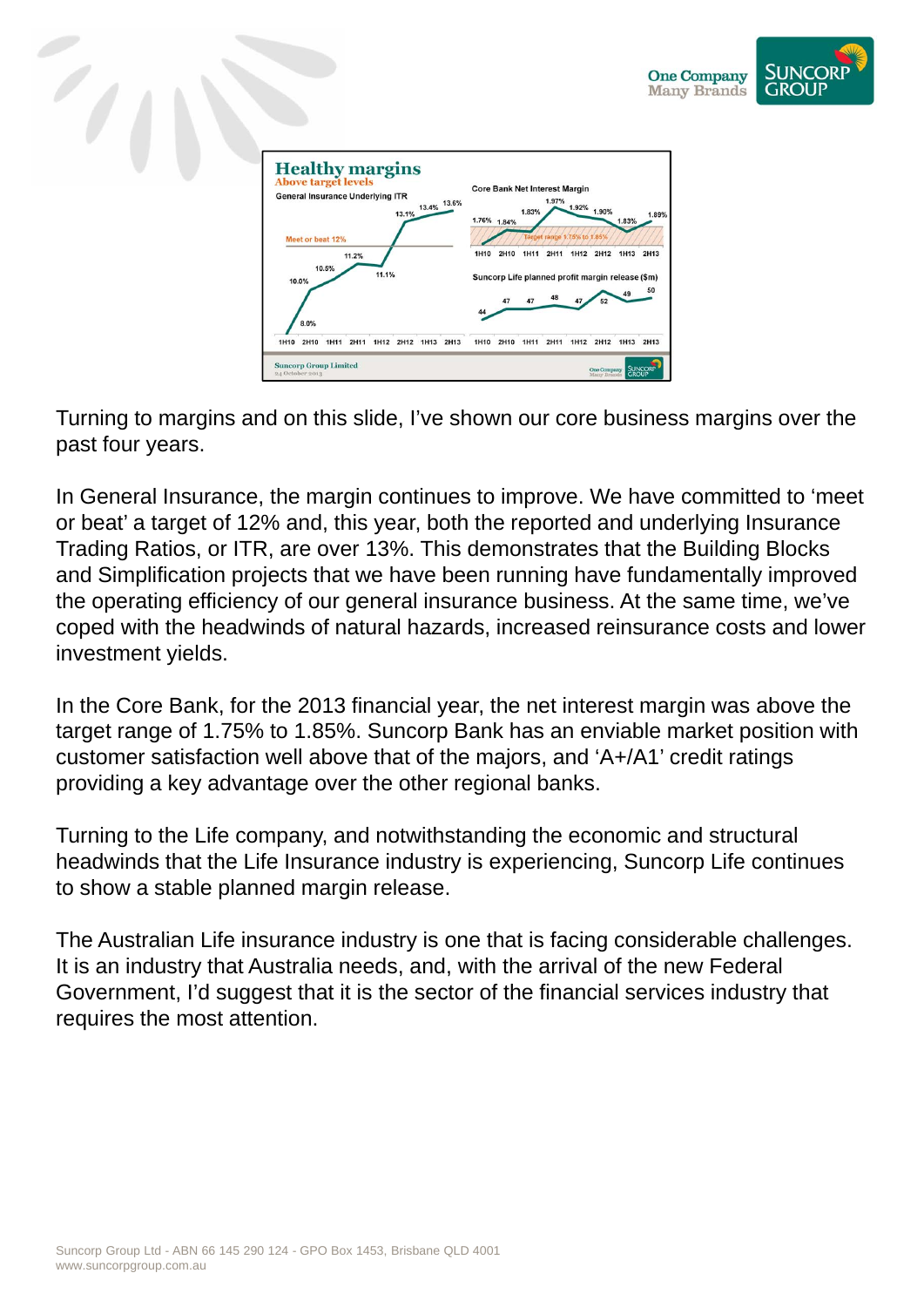



Turning back to the Group. We are uniquely positioned to confront the external industry challenges and turn them into opportunities. We do this by harnessing the 'One Company, Many Brands' strategy. This involves maximising the Group's strategic assets that are shown on this slide: cost, customer, capital and culture.

These are the differentiators which will increasingly make Suncorp a stand-out company in Australia and New Zealand.

We are unique.

We deliver a broad range of simple financial services products that are required everyday by Australians and New Zealanders. These are products we know, understand and use ourselves. In selling these products, we have a **cost** advantage over our competitors due to the Group's scale.

This is the first of the Suncorp Group's strategic advantages.

During 2013, we invested heavily in simplifying our business even further and the benefit of these investments will be increasingly evident. In the 2015 year, we expect them to deliver \$225 million per annum in savings, increasing to \$265 million in 2016 and beyond.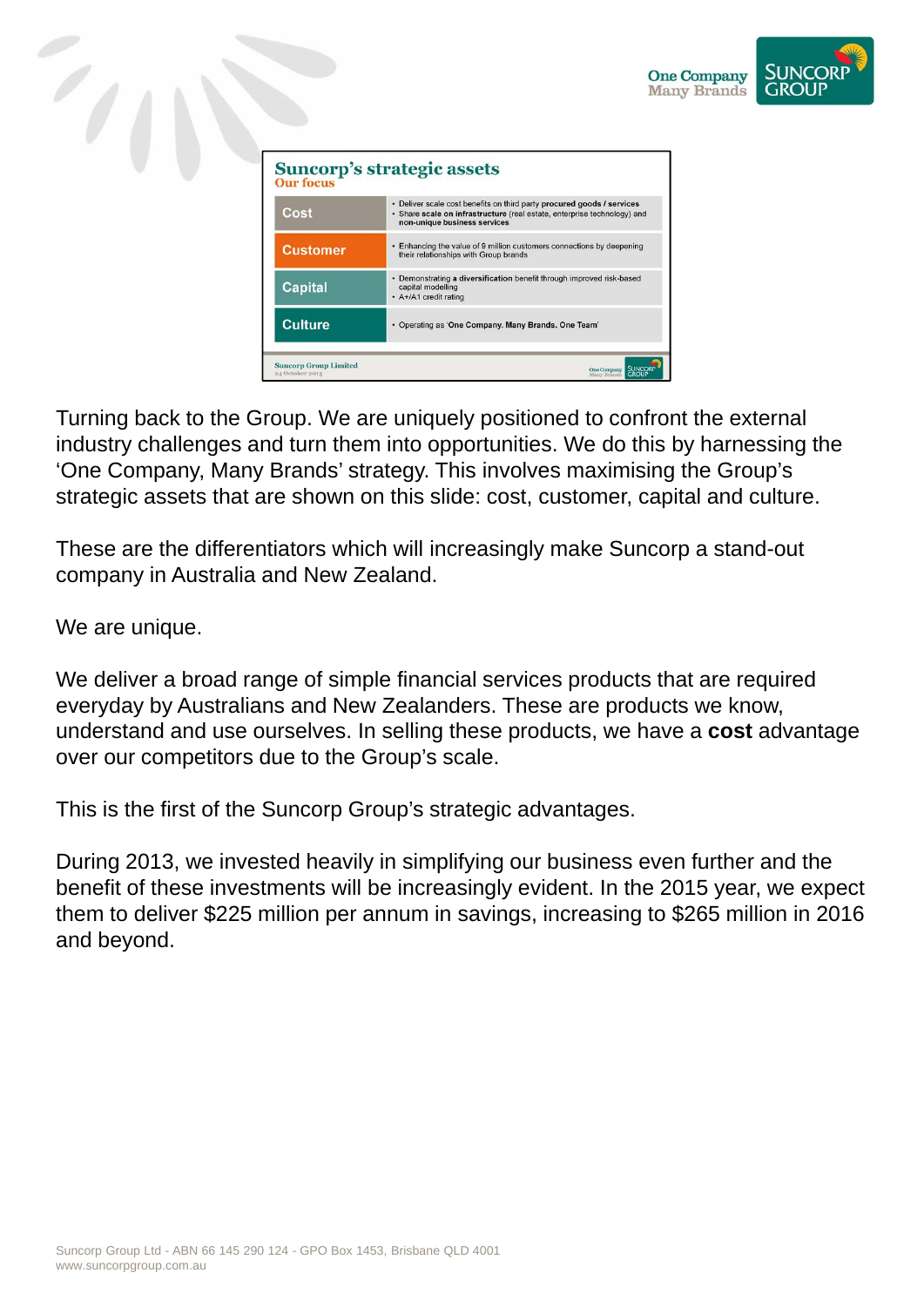



An example of how we are using innovation to improve both the customer experience and our cost efficiency is in the motor supply chain.

Three years ago, we started investing in state-of the-art smash repair facilities called SMART. These centres repair drivable cars in less than two days at an average saving of \$400 per car. The customer experience is improved, the repairs are better quality and, in our 23 centres, we're now repairing around 120,000 cars per year. Some of you may have experienced this service and had first hand experience of how quickly we can get your car back on the road.

Earlier this year we built on this success and experience by launching Q-Plus, a larger centre in New South Wales that manages 50% of our non-drivable Sydney repairs. Like SMART, this centre is managing repairs better, faster and cheaper than we previously thought possible.

We've now taken a further step of ensuring faster repairs of higher quality at lower cost by entering a joint venture with global automotive parts specialist, LKQ. To give you a sense of the potential impact, we spend around \$500 million a year on motor vehicle parts. Given the complicated network of importers and distributors, we end up paying mark-ups of over 400%. For example, if you built a \$21,000 car from buying parts, the bill would be over \$114,000, an increase of 543%.

Our parts joint venture will be a supplier to SMART and Q-Plus. The benefits that will flow are another tangible example of what we are delivering through our scale and simplified structure.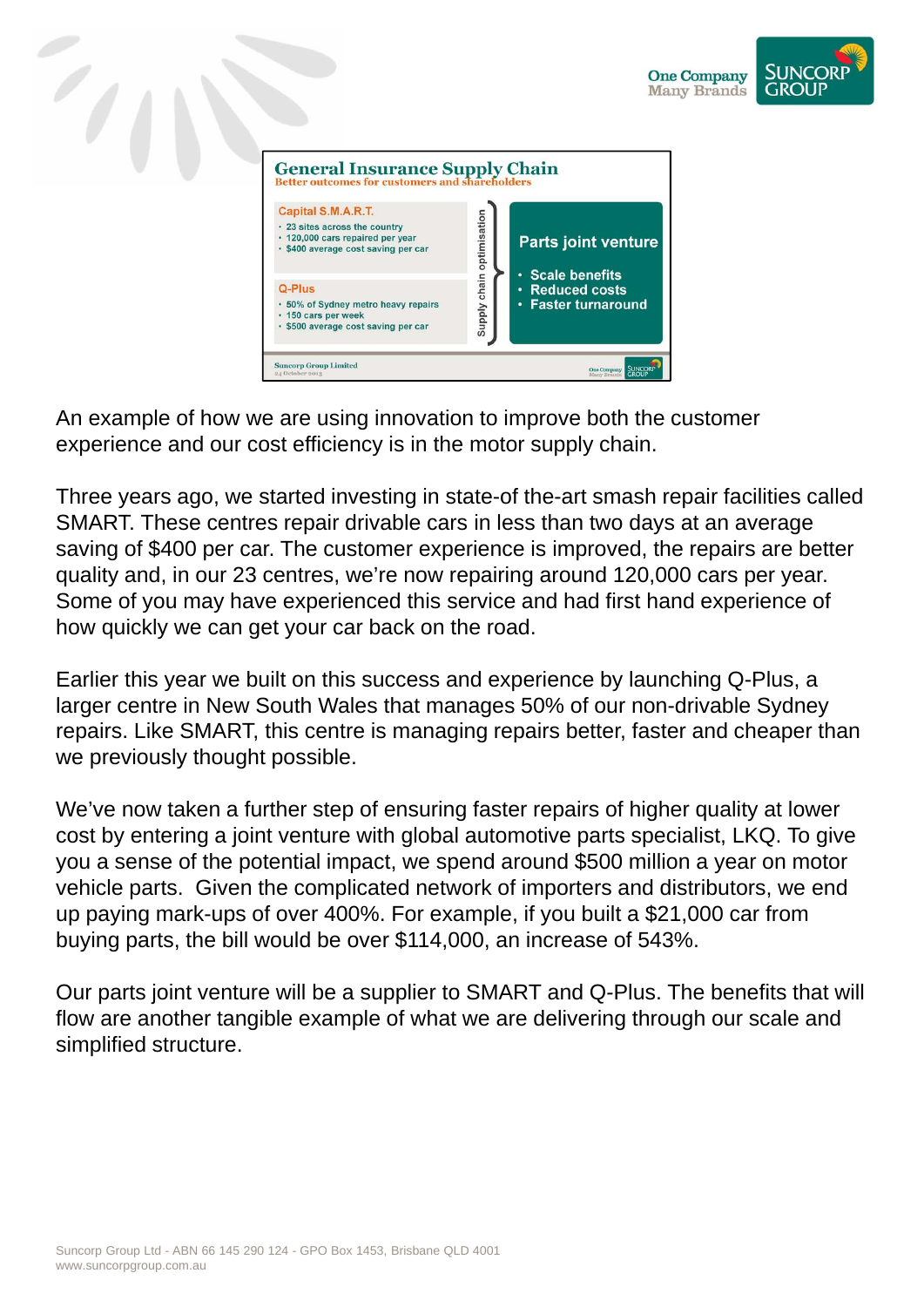

The other great advantage of our improved motor repair network is that it improves the customer experience.

The **Customer** advantage is the second key strategic asset of the Suncorp Group.

Suncorp has approximately nine million customers across Australia and New Zealand. The strength of our business is reflected in the fact that 43% of Australians over the age of 18 are customers of at least one of our products.

The Group's portfolio of trusted brands is a key asset. We continue to work hard to deliver the type of service and solutions that our customers want.

Our customer satisfaction levels remain among the best in the market. In fact our Shannons and APIA brands lead the general insurance market in customer satisfaction and Suncorp Bank continues to lead the Big 4 banks.

Our strategy of leveraging the strength of our brand and customer assets to meet our customers' needs is starting to gain momentum. Over the last three years we have built a direct life business of scale, with 70% of sales to existing Group customers. As we meet more of our customers' needs we also see improved retention rates, with customers less likely to switch to a competitor brand.

Today, over 24% of personal customers or nearly two million customers now hold products from two or more of our business lines demonstrating the success of the 'One Company, Many Brands' strategy.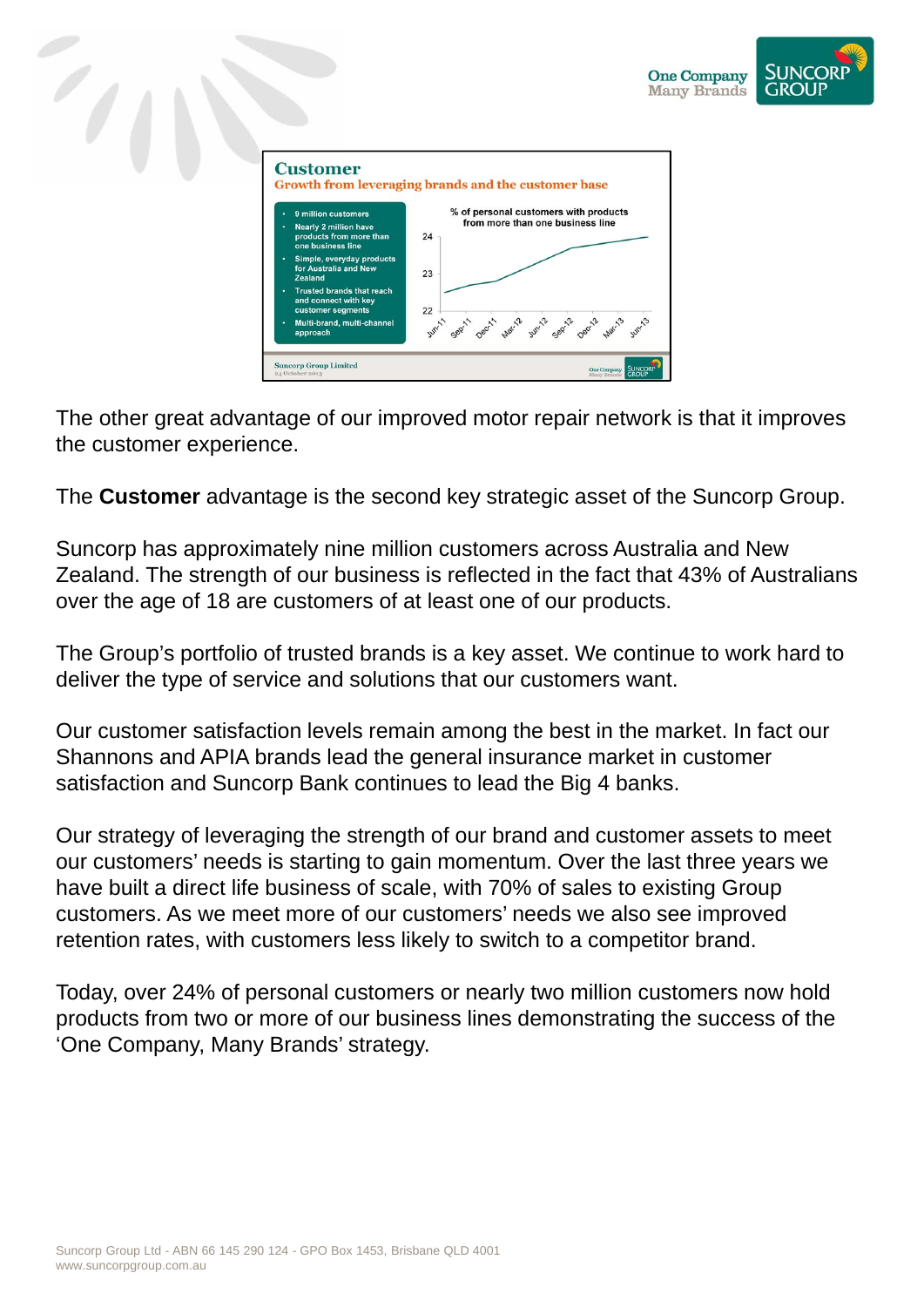

Turning now to our third strategic asset, **capital**.

On this slide, I have illustrated the capital that we are holding in the Suncorp Group. This totals around \$9 billion. It is shown in yellow and primarily comes from shareholders. Required capital for operating each business is shown in orange and green.

**SUNCORF** 

We are also working on Risk Based Capital models to assist in fully understanding and articulating the diversification benefit of the conglomerate structure. The potential benefit of this is illustrated in blue.

There is no doubt that, going forward, we will need less capital, not more. This will allow us to continue to return surplus capital to our shareholders.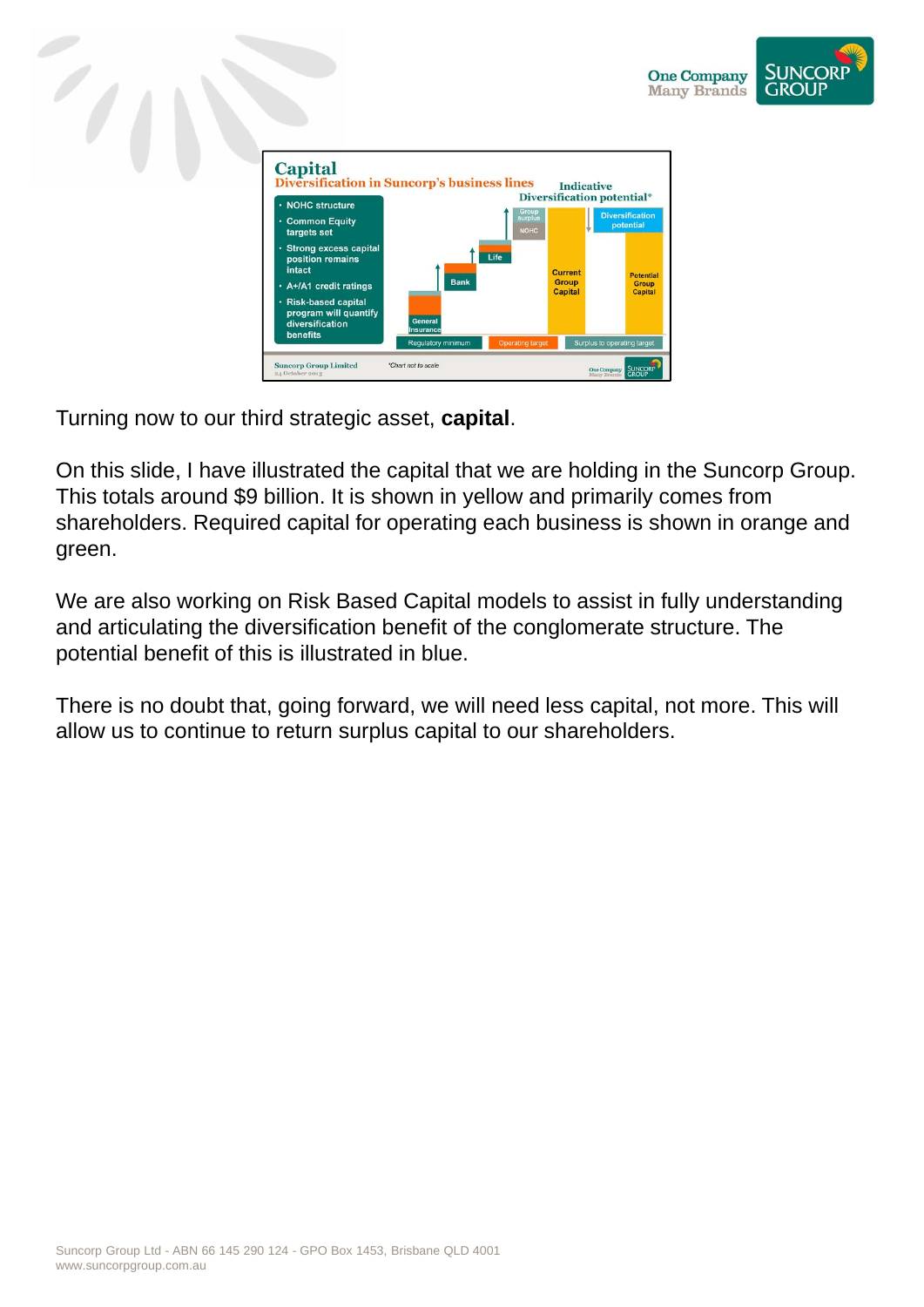





I said at the outset that the key challenges when I arrived were confidence, credibility and culture. The fact that we've been the only Australian company to deliver special dividends in the past two years, shows you that we are confident in the future of the Group. And, in terms of credibility, investment markets have been positive with the Suncorp share price up 50% in the past year.

## **But, perhaps the thing that I'm most proud of is the turnaround in the Suncorp culture. This is the fourth strategic asset of the Suncorp Group and, in my opinion, the most important.**

We have driven a huge amount of change and employees are telling us they like the direction we're heading. They enjoy executing our strategy and working in a 'One Company, Many Brands, One Team' culture that encourages teamwork, commitment and pride in our businesses.

Some of the key highlights from our annual employee engagement survey were:

- 91% of our employees provided feedback, something of a record
- Our engagement score of 70 is up seven points on last year
- 74% of our people say they are prepared to go the extra mile, up 9% points in two years
- 80% feel proud to work at Suncorp something I am really pleased about because when I arrived I got the sense that many staff didn't freely admit that they actually worked for Suncorp.

One area of improvement is enabling diversity within our workforce to reflect the communities where we do business. We currently have a strong focus on gender equality and have been implementing a number of programs to support greater equality at all levels of work, but particularly in management. We're pleased to maintained our position as an Employer of Choice for Women. We're also one of only 16 ASX top 200 companies to have achieved green status, the highest possible rating, in the Women on Board's annual Traffic Light Index.

An important part of our culture at Suncorp has been a long standing commitment to the communities in which we work and live. I'm proud of the work our people have been doing on many fronts from volunteering and fundraising to coordinated programs such as road safety, community recovery and risk mitigation that are making a difference to the lives of many Australians and New Zealanders. You saw just a few of the examples in the video played earlier. Of course, our headquarters are in Queensland and its right here that we have the greatest impact. It is terrific that entire communities in places like Roma will soon be benefiting from mitigation and prevention initiatives that have followed Suncorp's direct consultation and lobbying activities.

We're respectful and mindful of our obligations as a top 15 Australian company and we're clear about our opportunities to drive positive change. It's been part of our heritage and is very much a part of our future.